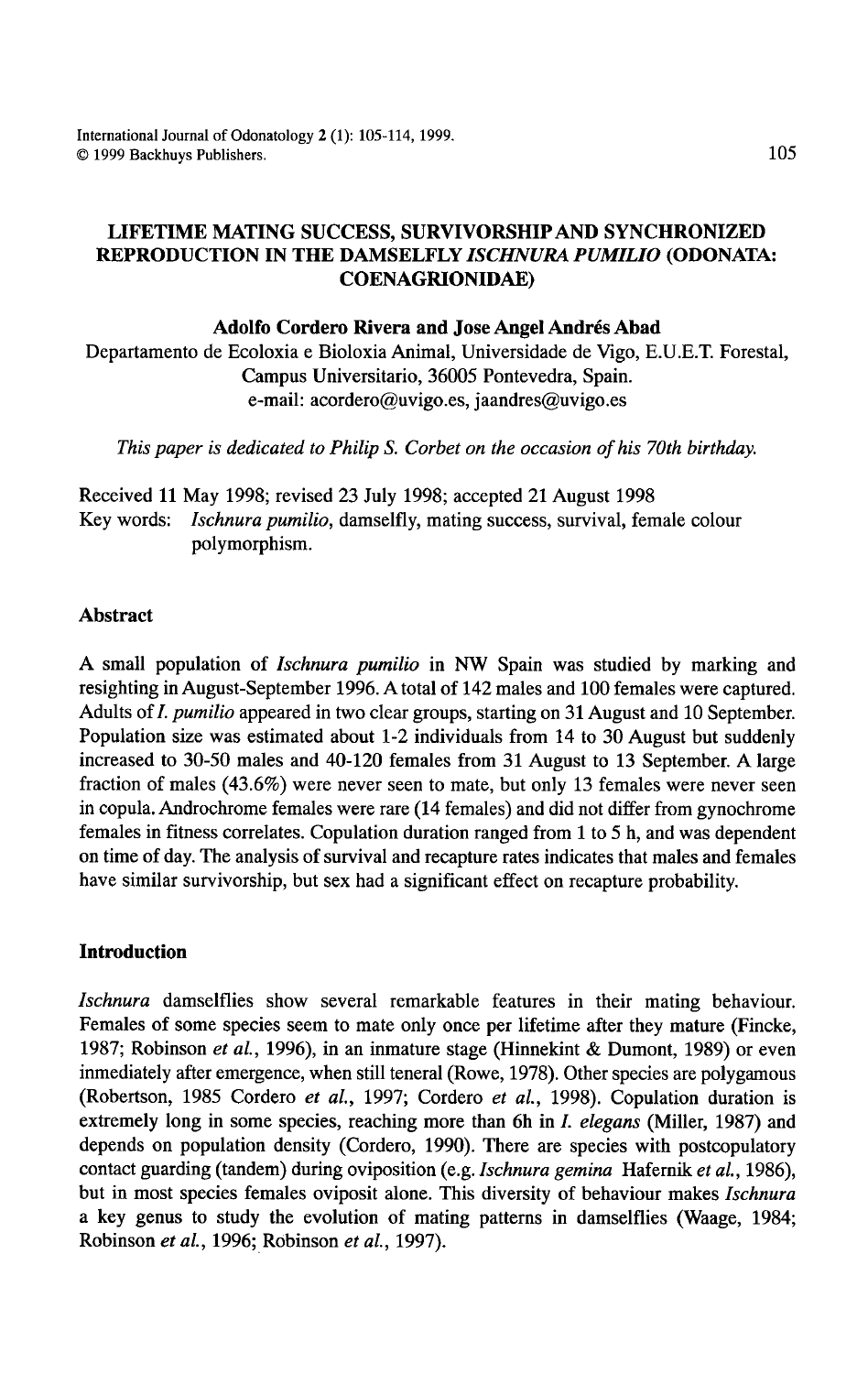*Jschnura pumilio* is a widespread species in Europe (Askew, 1988), but never forms dense populations. It is an endangered species in most of its range due to its dependence on early successional water masses with low plant coberture to maintain viable populations (Jurzitza, 1970; Fox, 1989; Fox *et al.,* 1994). Its biology is therefore poorly known. Here, we present a field study of a small population of I. *pumilio* inhabiting a coastal lagoon. We were able to mark and follow virtually every animal in the population, and therefore our results are useful to understand the population dynamics of this rare species and to test whether sexes differ in survival rates.

### **Methods**

The population studied inhabits a small lagoon formed by a stream in the beach of Barra (Cangas, Pontevedra, Lat.: 42°16'. Long.: 8°50', NW Spain). The stream dries up during summer and a small fresh water mass of less than 50 cm deep remains behind a sand dune. The waterbody had a surface area of about  $300 \text{ m}^2$  at the start of the observations, but was very reduced at the end, due to evaporation. The lagoon receives marine water at very high tides. Water conductivity on 31 August varied from  $1652 \mu S/cm$  in the exposed area to 916  $\mu$ S/cm in the area most protected from sea influence. The area sampled was about  $2600 \text{ m}^2$  of grass vegetation, where adult damselflies aggregated. We did not find damselflies in nearby dune vegetation, despite an intensive search.

Marking and observations were carried out by one observer during 31 days from 14 August to 17 September 1996 (no sample on 19, 21, 22 August and 16 September). Observations started at 10-llh and ended at about 19 h, when activity was reduced (a total of 161h of observation, mean ±SE: 5.2±0.37 h, range: 1-8 h). Legal time is used. Solar time is two hours earlier.

Animals were marked with a black number on their right hindwing (Staedtler Pancolor 303s) and measured with a digital caliper (precision 0.01 mm). They were released at the point of capture and most of them behaved normally immediately. We noted mating, feeding and oviposition activity of marked animals at every sighting.

To obtain population estimates we used PoPAN4 software (Amason *et al.,* 1995). Survival rates were analysed by the Cormack-Jolly-Seber model (CJS model) using SURGE (Cooch *et al.,* 1996), for the period 30 August-15 September, when enough animals were available to mark. We tested the adjustment of our data to a CSJ model using test 2 and 3 of the RELEASE program. Both tests use contingence tables and  $\chi^2$  tests. Test 2 analyses the probability of resighting animals at occasion  $i+1$  depending on whether they were seen or not at the  $i$  th occasion. In a CJS model all animals, resighted or not at the  $i$  th occasion, must have the same recapture probability. Test 3 analyses whether all marked animals alive at the  $i$  th occasion have the same survival probability. The sum of Test 2 and Test 3 indicates the global adjust of the data to a CJS model (Lebreton *et al.,* 1992). The effect of sex on survival and recapture probabilities was analysed using maximum likelihood tests and deviances 'LRT' by means of the program SURGE. The comparison starts with a global model with enough parameters to fit the data (saturated model). The subsequent models are particular cases of this saturated model (are nested in the saturated model). For each model we calculated its deviance. The LRT test was calculated as the difference in deviance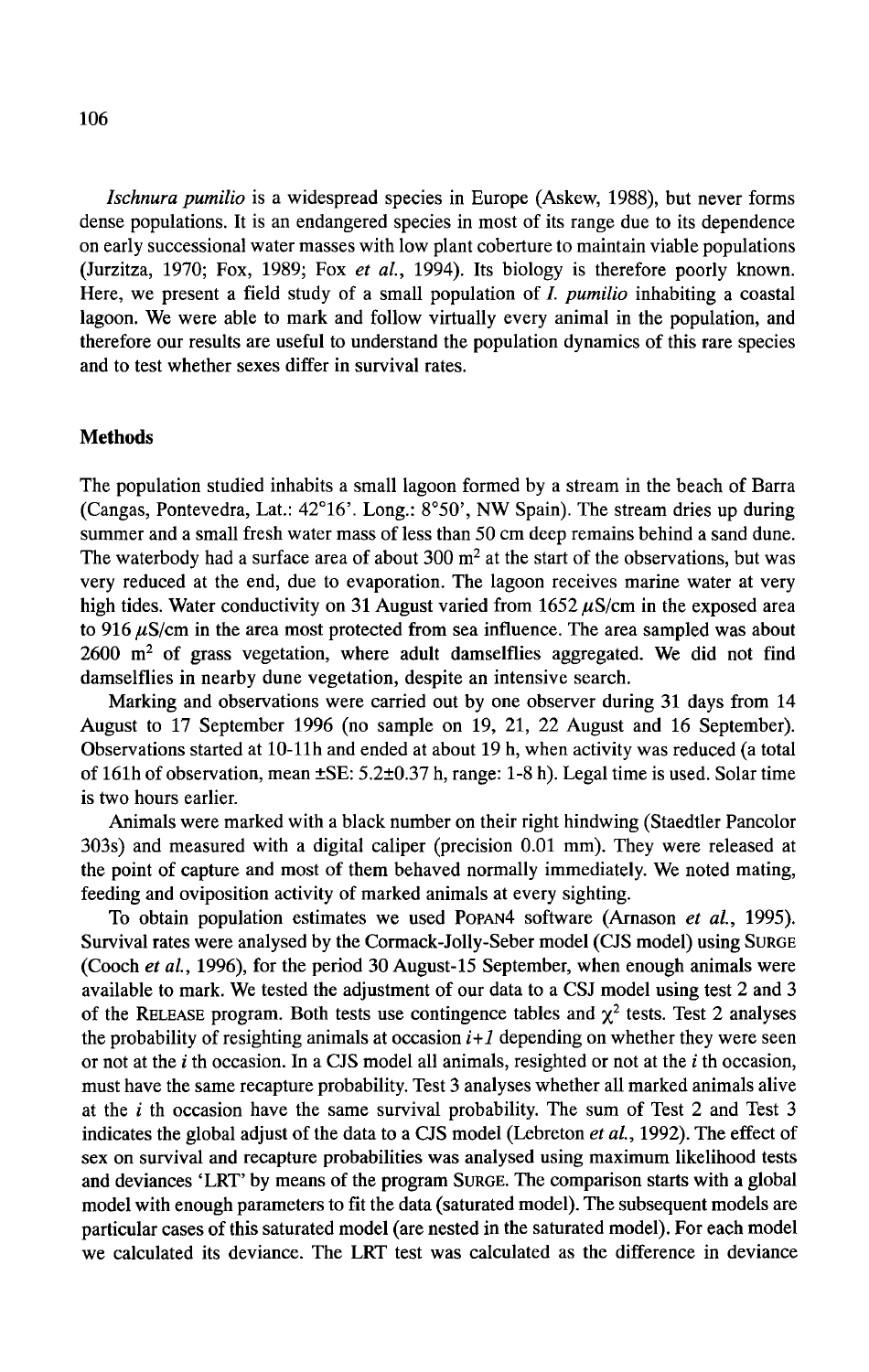between two models. It approximately follows a  $\chi^2$  distribution with number of degrees of freedom equal to the difference in parameters between the models. If there is a significant increase in deviance due to the reduction in the number of parameters of the model (the simplified model has a poorer fit to the data), the variable excluded from the simplified model has a significant effect on the model (see Lebreton *et* a/.,1992, for a detailed description of the method).

Temperature records were obtained from the station at Misión Biológica de Galicia, situated at about 30 km and 50 m.a.s.l.

## Results

In total we marked 142 males and 100 females. Most males (67%) and half of females ( 48%) were resighted at least once. During the first half of the study the number of individuals was reduced: only 11 animals were found from 14 to 30 August. Figure 1 shows the daily number of different individuals observed, the number of copulating pairs and daily maximum temperature. The most surprising result is that adults of *I. pumilio* appeared in two clear groups, starting on 31 August and 10 September. The number of copulations was positively correlated with maximum temperature  $(r_s=0.40, n=31,$ p=0.025). As is usual in damselflies, males outnumbered females. Population size was estimated about 1-2 individuals from 14 to 30 August but suddenly increased to 30-50 males and 40-120 females from 31 August to 13 September. All animals were mature when first observed, but some males had an intermediate coloration (blue-green thorax) indicating that they were young.



Figure 1. The number of individuals and copulations observed during the period of study. Note that animals arrived in two groups, starting at 31 August and 10 September.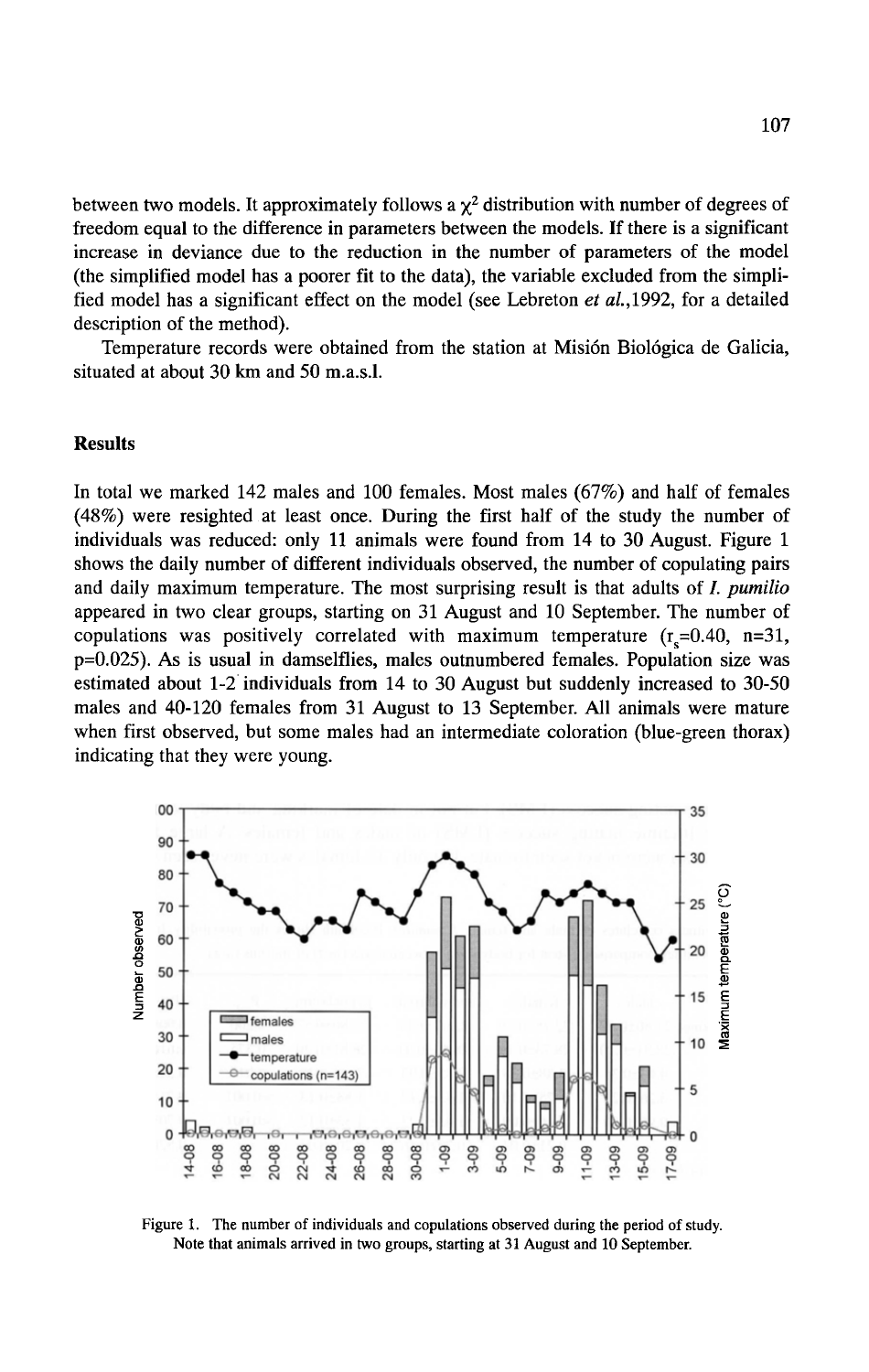

Male body size did not correlate with the date of marking  $(r_{\rm s}=0.04, n=135, p=0.662)$ but last-arrived females were smaller  $(r_s=0.31, n=60, p=0.017; Fig. 2)$ .

Figure 2. The relationship between body size and date of marking in male and female /. *pumilio.* Sexes did not differ in body size; male body size did not correlate with date but female body size did.

Table 1 shows fitness correlates for males and females. Sexes differed in estimated lifespan (due to differences in recapture probability, see table 2), number of observations and lifetime mating success (LMS), but not in date of marking and body size. Figure 3 shows the lifetime mating success (LMS) of males and females. A large fraction of males (43.6%) were never seen to mate, but only 13 females were never seen in copula.

Table 1. Fitness correlates of male and female /. *pumilio.* P-column shows the probability from a Mann-Whitney comparison (t-test for body size) between sexes (m-f) or morphs (a-g).

| Variable                                      | males            | females          | androchrome      | gynochrome       | $P_{m-f}$             | $P_{a-g}$ |
|-----------------------------------------------|------------------|------------------|------------------|------------------|-----------------------|-----------|
| Date of marking <sup>1</sup> 21.80 $\pm$ 0.52 |                  | 22.78±0.49       | $22.07 \pm 1.17$ | 22.80±0.57       | 0.200                 | 0.908     |
| Body size                                     | $28.91 \pm 0.10$ | $28.73 \pm 0.19$ | $28.56 \pm 0.41$ | $28.81 \pm 0.20$ | 0.375                 | 0.618     |
| Lifespan <sup>2</sup>                         | $4.43 \pm 0.35$  | $3.58 \pm 0.38$  | $2.85 \pm 0.93$  | $3.96 \pm 0.46$  | 0.014                 | 0.318     |
| observations                                  | $3.26 \pm 0.21$  | $1.75 \pm 0.10$  | $1.43 \pm 0.17$  | $1.84 \pm 0.13$  | < 0.001               | 0.218     |
| <b>LMS</b>                                    | $0.99 \pm 0.10$  | $1.46 \pm 0.09$  | $1.43 \pm 0.23$  | $1.53 \pm 0.12$  | < 0.001               | 0.703     |
| ovipositions                                  | ۰                | $0.21 \pm 0.04$  | $0.29 \pm 0.16$  | $0.20 \pm 0.04$  | $\tilde{\phantom{a}}$ | 0.826     |
| <sup>1</sup> Days from 14 August.             |                  |                  |                  |                  |                       |           |

 $2$  Lifesfan = 1 day for unrecaptured animals.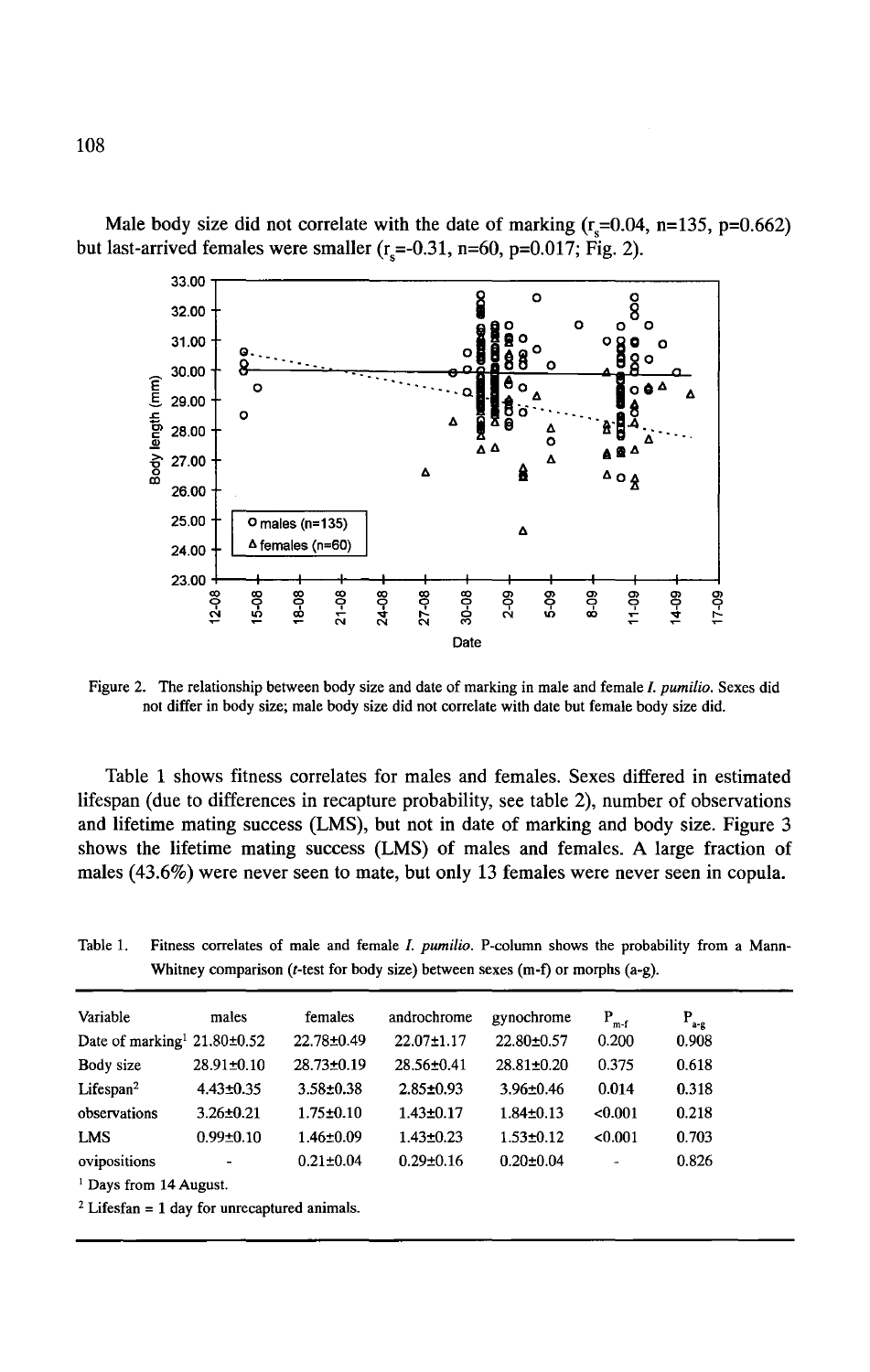

Figure 3. The lifetime mating success of male and female I. *pumilio.* Variance in mating success was significantly larger in males.

Variance in LMS was larger in males than in females  $(F_{141.99}=1.596, p=0.007)$ . Most copulations were observed between 14 and 17 h (Fig. 4). Copulation duration of mating pairs that were observed at least twice averaged 1:19 h, but one pair was observed in copula during 5:06 h. Copulation duration was negatively correlated with time of day  $(r_s = 0.51, n = 51, p < 0.001; Fig. 5)$ . The same pattern was observed in sympatric *I. graellsii* (pers. obs.).



Figure 4. Diel distribution of copulations in *I. pumilio* by the time of first observation (legal time).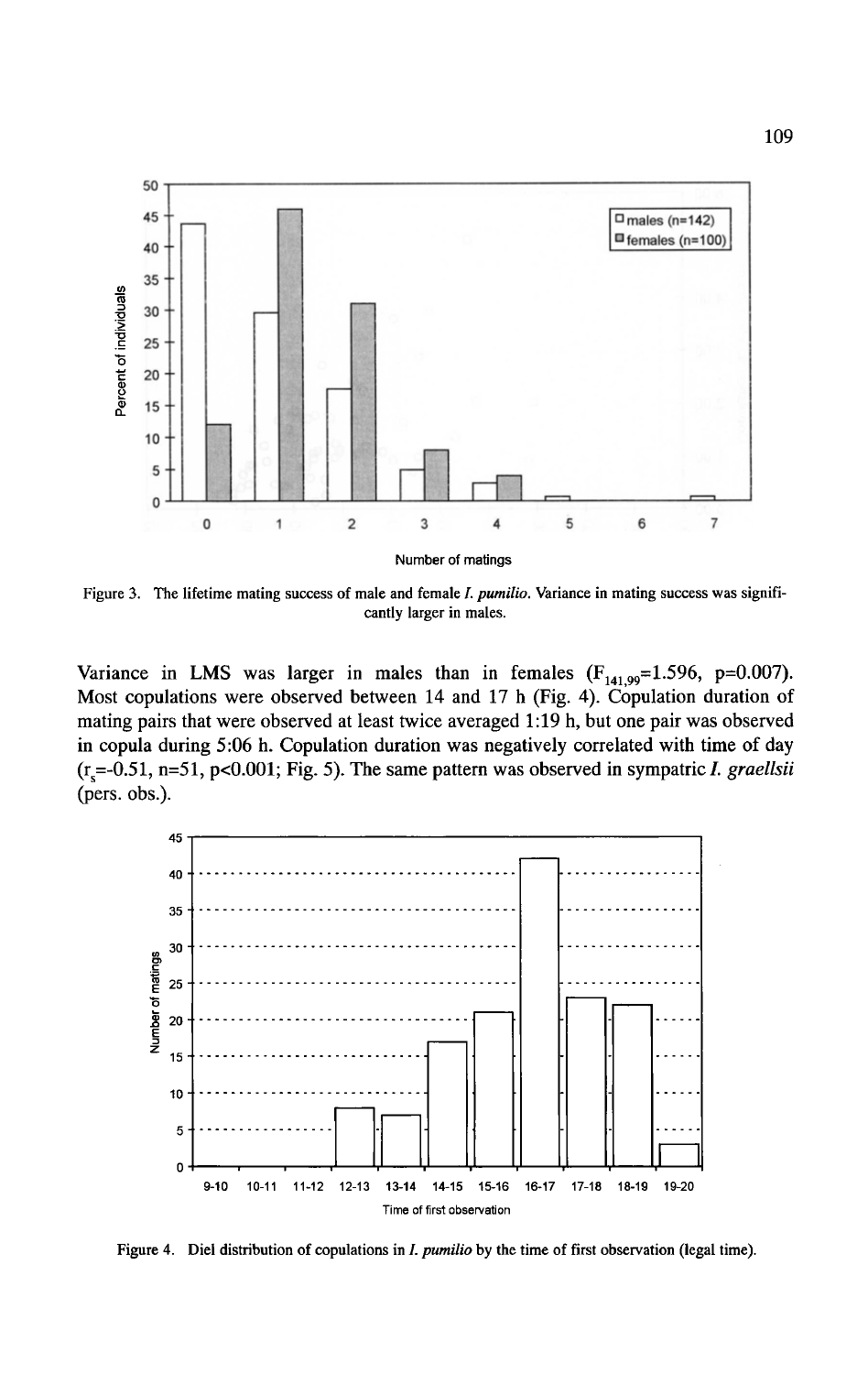

Figure 5. The relationship between time of first observation and copulation duration (time from first to last observation in mating) in *I. pumilio.* 

Male lifetime mating success (LMS) was positively correlated with lifespan  $(r_s=0.57,$ n=142, p<0.001) and with the number of observations  $(r_s=0.62, p<0.001)$ . Body size did not significantly correlate with LMS  $(r_s=0.13, p=0.119)$ . Males that were marked in copula were more likely to mate again (60%) than males marked alone (36%,  $\chi^2$  = 7.14, d.f.=1,  $p=0.008$ ). Males marked in copula lived longer (Mann-Whitney U,  $z=-3.08$ ,  $p=0.002$ ) and were also observed more often than males marked alone ( $z=-3.18$ ,  $p=0.001$ ). Female LMS was also positively correlated with lifespan  $(r_s=0.46, n=100, p<0.001)$ , and body size had no effect  $(r<sub>s</sub> = 0.09, p=0.474)$ .

Table 2 shows the analysis of recapture and survival probabilities. Our data do not fit the CJS model due to the arrival of a large number of individuals in two clear groups producing several days with only recaptures (test 2+test  $3=101.6$ , 70 d.f., p=0.008). Nevertheless, after excluding data of 6 September (when no new animals were observed) we obtained a reasonable fit (test  $2 + \text{test } 3 = 86.46, 67 \text{ d.f., } p = 0.055$ ). Results of this analysis indicate that time and sex had a highly significant effect on recapture probabilities (Table 2), but only time had a significant effect on survival rate.

Females in this population were polychromatic. Androchrome females were blue when fully mature (14 females, 16%) and gynochromes were green-brown (74 females, 84%). A small number of females (12) had intermediate coloration and were not included in morph comparisons. There were no significant differences in fitness correlates between morphs (Table 1).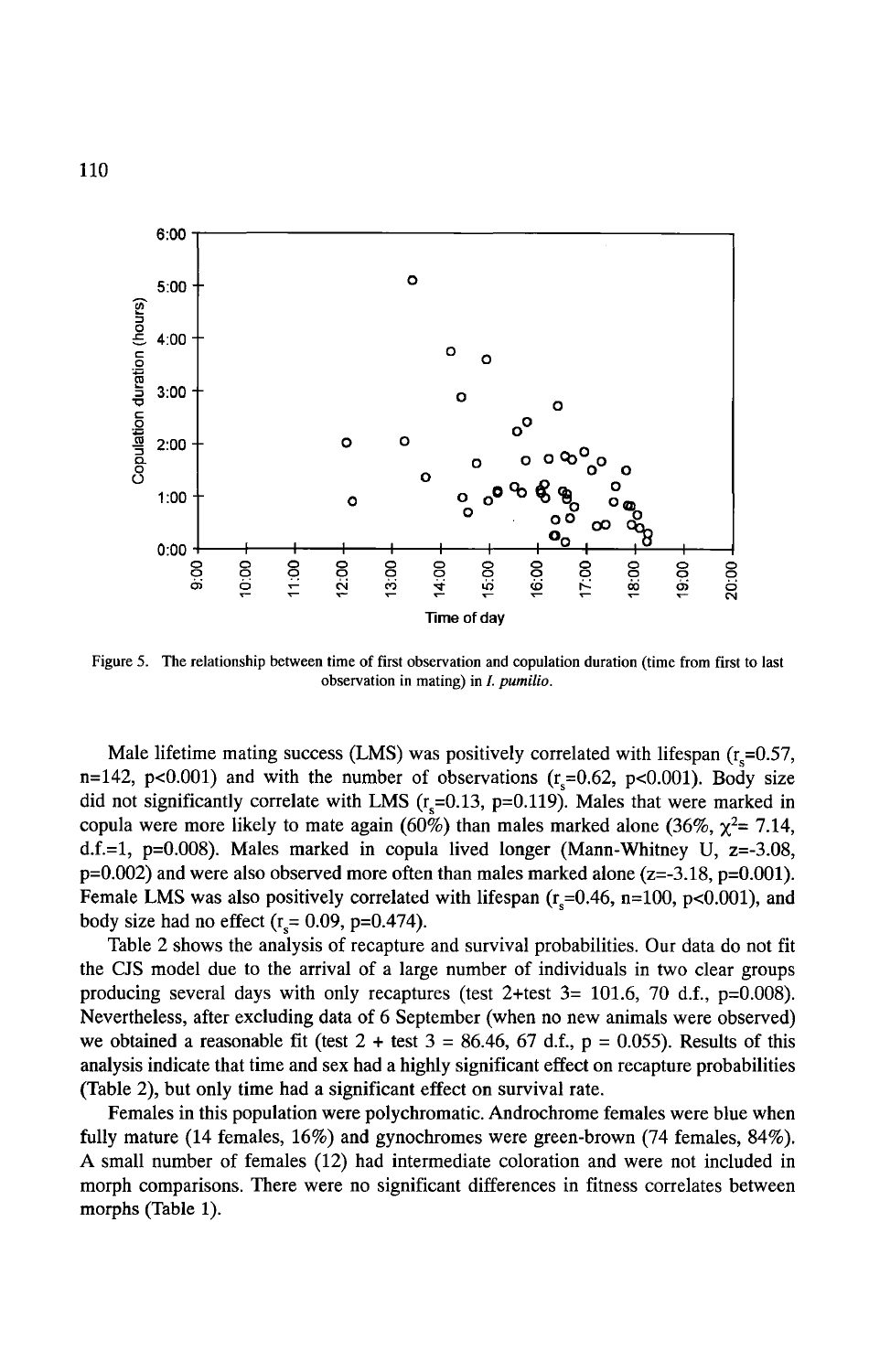Table 2. Results of capture-recapture models and of comparisons between models for /. *pumilio.* For each model we give the number of estimable parameters (np), the deviance (DEY) and the Akaike Information Criterion (AIC) (see Lebreton *et al.*, 1992). The model that minimises the AIC is shown in **bold.** 

|                                    | np | <b>DEV</b> | AIC      | Comparison                                               |
|------------------------------------|----|------------|----------|----------------------------------------------------------|
| <b>Basic</b> models                |    |            |          |                                                          |
| $(1)$ $\phi_{st}$ $p_{st}$         |    |            |          |                                                          |
| (CJS model by sex)                 | 63 | 1337.637   | 1463.637 | (fits the data)                                          |
| $(2)$ $\phi$ , $p$ ,               |    |            |          |                                                          |
| (CJS model for pooled data)        | 32 | 1514.093   | 1578.093 | Overall differences between males                        |
|                                    |    |            |          | and females                                              |
|                                    |    |            |          | (2) vs.(1): $\chi^2_{31}$ = 176.456, p<0.0001            |
| Modeling capture rate              |    |            |          |                                                          |
|                                    |    |            |          | Parallelism over time in capture rates                   |
|                                    |    |            |          | (3) vs. (1): $\chi^2_{13}$ = 26.219, p = 0.016           |
| $(3)$ $\phi_{st}$ $p_{s+t}$        | 50 | 1363.856   | 1463.856 | Time effect in capture rates                             |
|                                    |    |            |          | (5) vs. (3): $\chi^2_{14}$ = 133.119, p < 0.0001         |
|                                    |    |            |          | Sex effect in capture rates                              |
|                                    |    |            |          | (4) vs. (3): $\chi^2$ <sub>1</sub> = 121.022, p < 0.0001 |
| $(4)$ $\phi_{st}$ p,               | 49 | 1484.878   | 1582.878 |                                                          |
| $(5)$ $\phi_{\rm st}$ $p_{\rm s}$  | 36 | 1469.975   | 1541.970 |                                                          |
| Modeling survival rate             |    |            |          |                                                          |
| (6) $\phi_{s+t}$ $\mathbf{p}_{st}$ | 51 | 1345.009   | 1447.009 | Parallelism in survival rates                            |
|                                    |    |            |          | (6) vs. (1): $\chi^2_{12}$ = 7.372, p = 0.679            |
| $(7)$ $\phi_{e}$ $p_{e}$           | 36 | 1380.952   | 1452.952 | Time effect in survival rates                            |
|                                    |    |            |          | (7) vs. (6): $\chi^2_{15}$ = 35.94, p= 0.002             |
| $(8)$ $\phi$ , $p$ <sub>st</sub>   | 49 | 1350.577   | 1448.577 | Sex effect in survival rates                             |
|                                    |    |            |          | (8) vs. (6): $\chi^2$ <sub>2</sub> = 5.568, p = 0.0618   |
|                                    |    |            |          |                                                          |

 $\phi$  = survival rate; p = recapture rate, t = time, s = sex.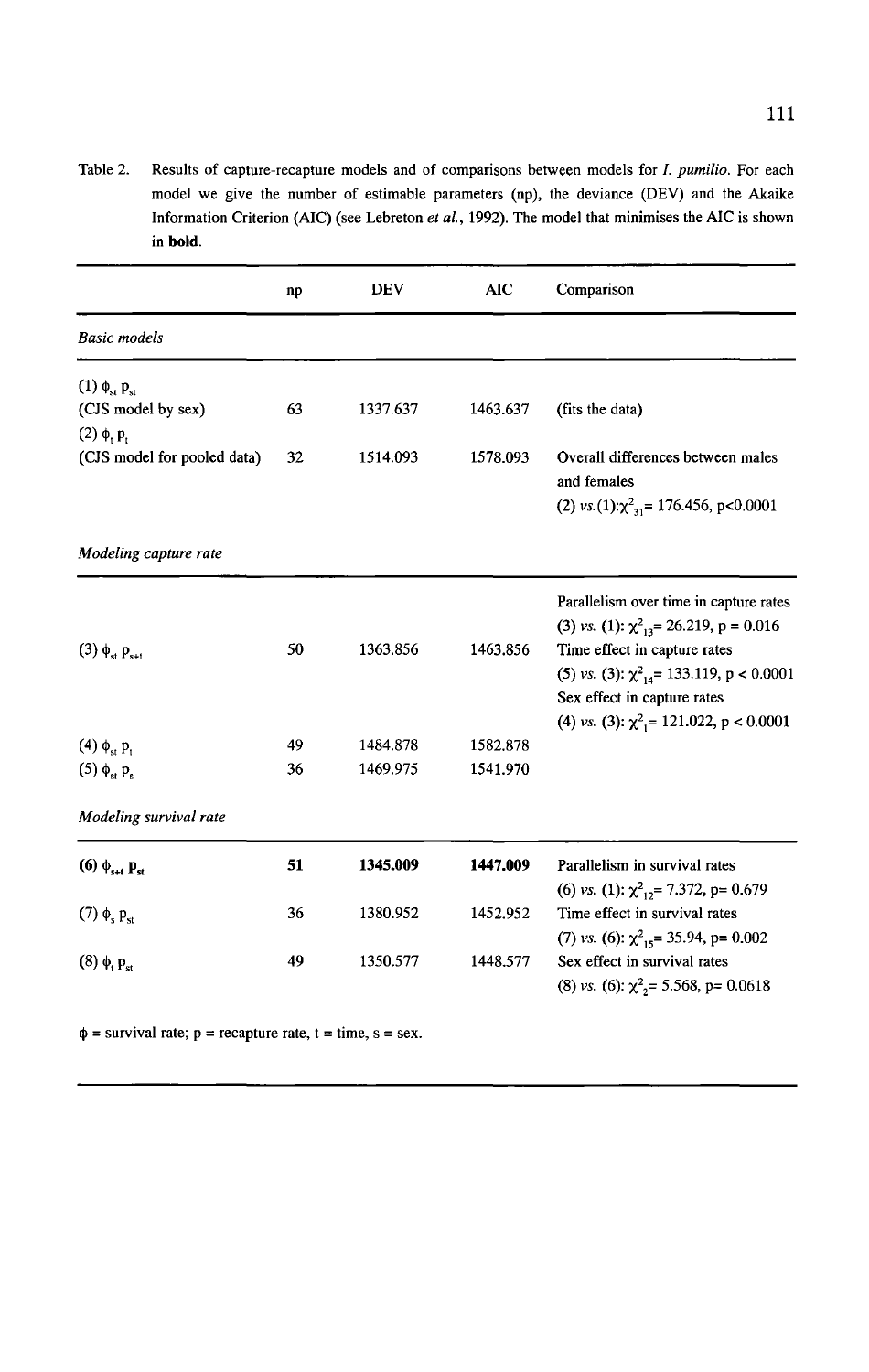#### **Discussion**

Our results indicate that adults of *I. pumilio* did not mature near water. We were unable to find a single teneral specimen, in spite of almost daily sampling. In contrast, tenerals of *I. graellsii* were common. There are three possibilities to explain the synchronised arrival of large numbers of mature individuals on 31 August and 10 September (Fig. 1). First, adults could be immigrants that arrived at the study pond due to favourable weather conditions *(I. pumilio* makes up flights on windy days;Fox, 1989). This possibility is unlikely because the study pond is at the end of a peninsula, and we do not know of any waterbody suitable for *I. pumilio* in the area. Furthermore, the species has been observed mating at the pond in 1995, and some adults were observed in the spring of 1996. The second possibility is that animals were of local origin, but had emerged before the start of our study and returned when temperatures were specially high. Adults of *I. pumilio* take 6-12 days to change colour (mature), depending on temperature (Langenbach, 1993). Therefore it seems unlikely that they took up to three weeks to mature. Finally, individuals could have emerged early in the morning, before we started observations, especially in the period 19-22 August, when no morning samples were collected. The absence of tenerals could have been due to their exclusion by aggressive interactions with mature individuals, as suggested for I. *elegans* (Hinnekint & Dumont, 1989). Nevertheless this seems not to be the case, because on some days we started observations before damselflies could fly. The available information does not allow to reject any of the above possibilities. In any case, this result indicates that a population of *I. pumilio* can "appear" in just one day. To protect habitats of this rare species a long-term monitoring of suitable sites to detect its presence is therefore necessary.

The mating behaviour of *I. pumilio,* with long copulations of up to 5 h, was similar to *Ischnura elegans* (Krieger *et al.,* 1958; Miller, 1987) and *I. graellsii* (Cordero, 1989). Copulations of 3-4h of duration were also observed by Wellinghorst *et al.* 1979) in I. *pumilio.* Our results indicate that this species is polygamous (Fig. 3) and the distribution of LMS is similar to other damselflies that show greater variance in males than females (Fincke, 1982; Banks *et al.,* 1985; Cordero, 1995). We found that males marked in copula were more likely to mate again than males marked alone. This result, also found in I. *graellsii* (Cordero, 1995) and *I. elegans* (Cordero *et al.,* 1997), suggests that male LMS is dependent on male phenotype. In *I. pumilio* it could be due to age differences between both groups of males, because males marked in copula lived longer. However, this is unlikely because almost all the males were marked in their first day of reproduction. Therefore this result suggests that males marked in copula were more skilled in survival **and** reproduction.

There were no significant differences in fitness correlates between androchrome and gynochrome females (Table 1). One adaptive hypothesis to explain the maintenance of female colour polymorphism in damselflies assumes that androchromes are male mimics (Robertson, 1985; Hinnekint, 1987). But androchrome /. *pumilio* are not a perfect mimic of males (see Sandhall (1987) for colour pictures of female morphs) and are usually extremely rare (Seidenbusch, 1995). They seem absent from the British Isles (Corbet *et al.,* 1985), and none was observed by Krieger & Krieger-Loibl (1958). These facts suggest that density-dependent or frequency-dependent mechanisms based on the avoidance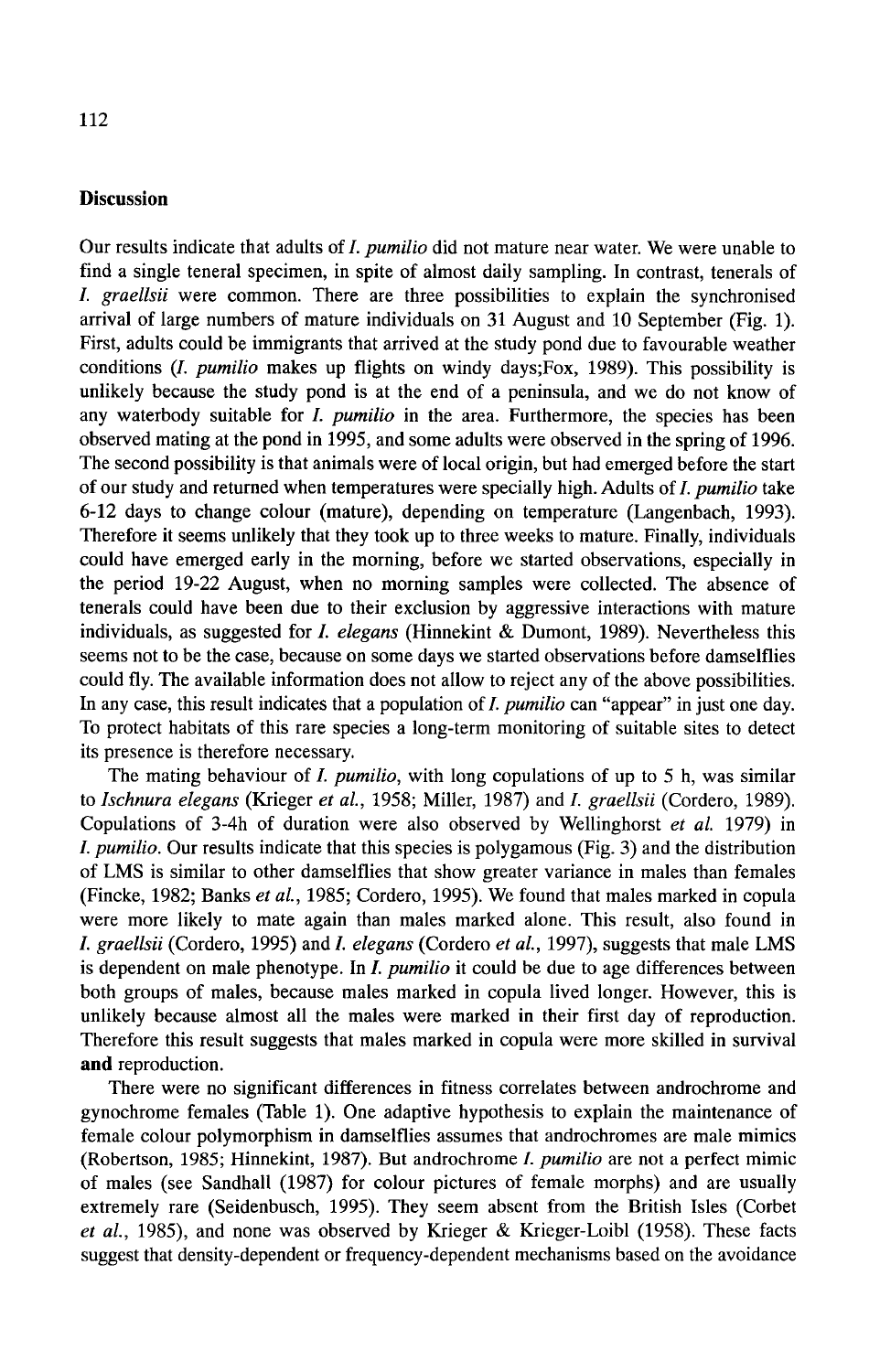of male harassment cannot explain the maintenance of female morphs in this species (see also Fincke, 1994). To address this question we need an analysis of the genetics of this polymorphism and a detailed study of male responses to female morphs. Unfortunately such experiments are difficult because of the rarity of this species.

The analysis of recapture and survival rates indicate that sexes do not differ in survivorship, but in recapture probabilities. Many studies conclude that marked male damselflies usually live longer, but many authors also suggest that this may appear so because females are recaptured less often than males (Cordero, 1994). The use of models that take into account recapture and survival probabilities allows a better understanding of population dynamics of damselflies (Anholt, 1997). We can therefore show that females do not live shorter, but simply are not recaptured as often as males. The same has been found in a population of *Lestes disjunctus,* where males were 2.5 times more likely to be recaptured than females (Anholt, 1997). Anholt (1997) predicts that sexes should differ in survival in the pre-reproductive period: females and males with the greater mass gain have the lowest survival until sexual maturity (Anholt, 1991). He suggests that if immatures are raised in the absence of predators, sex-based differences in survival until sexual maturity should disappear. This prediction has been tested by Cordero (1994), who found that females live longer than males in laboratory colonies and confirms what was found in I. *elegans* (Hinnekint, 1987). We suggest that the male-biased sex-ratio of mature adults is due to greater female dispersal, before and after sexual maturity. No differences in survival between sexes should be expected to occur in most populations (e.g. Fincke, 1986).

#### **References**

- Anholt, B.R., 1991. Measuring selection on a population of damselflies with a manipulated phenotype. Evolution 45: 1091-1106.
- Anholt, B.R., 1997. Sexual size dimorphism and sex-specific survival in adults of the damselfly *Lestes disjunctus.*  Ecological Entomology 22: 127-132.
- Amason, N.A., C.J. Schwarz & G. Boyer, 1995. POPAN-4. A data maintenance and analysis system for mark-recapture data. Department of Computer Science, The University of Manitoba, pp 1-261.

Askew, R.R., 1988. The dragonflies of Europe. Harley Books, Martins (Essex), pp. 1-291.

- Banks, M.J.& D.J. Thompson, 1985. Lifetime mating success in the damselfly *Coenagrion puella.* Animal Behaviour 33: 1175-1183.
- Cooch, E.G., R. Pradel & N. Nur, 1996. A practical guide to mark-recapture analysis using SURGE, 2nd edition. Centre d'Ecologie Fonctionelle et Evolutive-CNRS, Montpellier, France, pp. 1-125.

Corbet, P.S., C. Longfield, & N.W. Moore, 1985. Dragonflies. Collins, London, pp. 1-260.

- Cordero, A., 1989. Reproductive behaviour of *Ischnura* graellsii (Rambur) (Zygoptera: Coenagrionidae). Odonatologica 18: 237-244.
- Cordero, A., 1990. The adaptive significance of the prolonged copulations of the damselfly, *Ischnura graellsii* (Odonata: Coenagrionidae). Animal Behaviour 40: 43-48.
- Cordero, A., 1994. The effect of sex and age on survivorship of adult damselflies in the laboratory (Zygoptera: Coenagrionidae). Odonatologica 23: 1-12.
- Cordero, A., 1995. Correlates of male mating success in two natural populations of the damselfly */schnura*  graellsii (Odonata: Coenagrionidae). Ecological Entomology 20: 213-222.
- Cordero, A., S. Santolamazza Carbone & C. Utzeri, 1997. Male mating success in a natural population of *Jschnura elegans* (Vander Linden) (Odonata: Coenagrionidae). Odonatologica 26: 459-465.
- Cordero, A., S. Santolamazza Carbone & C. Utzeri, 1998. Mating opportunities and mating costs are reduced in androchrome female damselflies, *Ischnura e/egans* (Odonata). Animal Behaviour 55: 185-197.